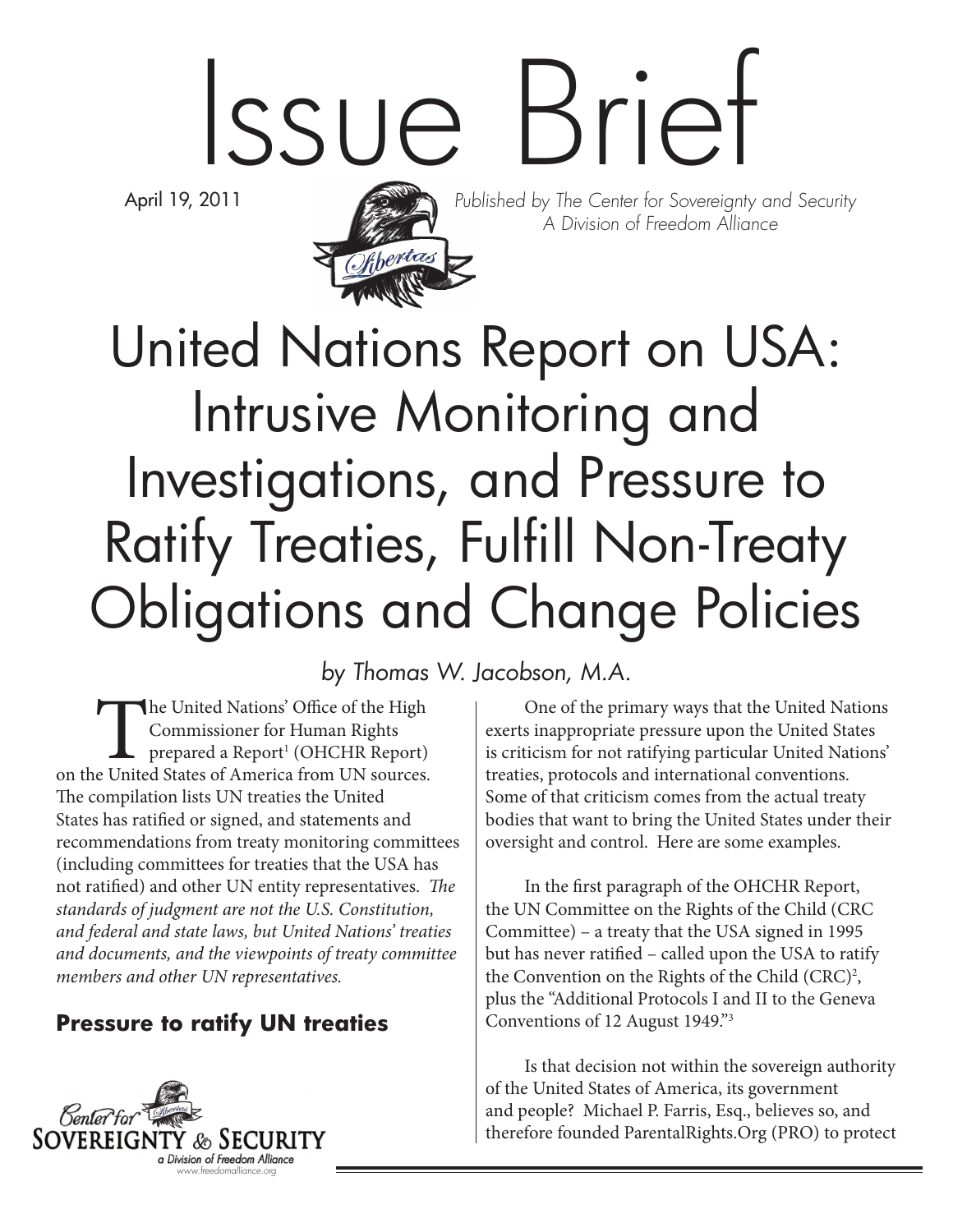the inherent rights of parents, and stop U.S. ratification of the treaty. PRO explains that the CRC would attack "the very core of the child-parent relationship, removing parents from their central role in the growth and development of the child, and replacing them with the long arm of government supervision within the home." The American historic presumption "in favor of *parents*" would be changed to favor the state, and would set "the stage for disruption of intact families."4

The Committee Against Torture (CAT Committee), the treaty body for the Convention Against Torture to which the USA became a party in 1994, recommended the USA ratify "the Rome Statute of the International Criminal Court" (ICC) - also recommended by the CRC Committee.<sup>5</sup> But ratifying the Rome Statute would put American airmen, serviceman, marines and sailors, as well as our government officials and citizens, at risk of being arrested – possibly on false charges – extradited to the Hague, held in prison, and prosecuted by the ICC.

John Bolton testified before Congress regarding the Rome Statute and global jurisdiction of the ICC: it is "unacceptable for the United States to be bound by a treaty that it is not a party to."6 Author Tom Kilgannon, President of Freedom Alliance, addressed more specifically problems with the ICC: it "claims jurisdiction over all individuals" worldwide and does not provide vital legal "protections against unlawful searches and seizures"; claims jurisdiction "on the territory of any State Party" as well as "on the territory of any other" nation; cannot be reconciled "with the United States Constitution"; and "supplants the authority of the UN Security Council and the veto power held by the United States in that chamber."7 Need we say more?

The Human Rights Committee (HR Committee), the committee monitoring compliance with the International Covenant on Civil and Political Rights (ICCPR) that the USA ratified in 1992, urged the USA to "withdraw its reservation on article 6, paragraph 5, which forbids imposition of the death penalty on offenders who were under the age of 18 when their crimes were committed."8 In our federal system, laws regarding the death penalty for persons of any age

are the jurisdiction of state governments. You might be interested to know that this same Committee has developed a most irrational redefinition of the "right to life." Article 6, paragraph 1, states that "Every human being has the inherent right to life." In 2005, in a decision regarding Peru where a hospital refused to perform an abortion to terminate the life of a possibly deformed child, the HR Committee rationalized Peru violated that mother's "right to life" by allegedly putting her life at risk by not permitting her to terminate the life of her preborn child. The mother's life was never in jeopardy. She bore that child who lived for four days, giving at least the opportunity for the mother to comfort, bond with, and grieve for her child.9

In addition, the "Special Rapporteur on the human rights of migrants recommended" the USA ratify "the International Convention on the Protection of Rights of All Migrant Workers and Members of Their Families."10 Also, "The Working Group of experts on people of African descent" (Working Group) wants the USA to ratify "ILO Convention No. 111 concerning Discrimination in Respect of Employment and Occupation."11 So the Special Rapporteur and the Working Group think that the vast amount of efforts undertaken by our country to welcome and protect millions upon millions of immigrants, and to address and correct discriminatory laws and policies, are inadequate and can only be remedied by ratifying treaties?

#### **Pressure to Change U.S. or State Laws & Ensure UN Compliance through FED**

The Committee on the Elimination of Racial Discrimination (CERD Committee), enforces the Convention on the Elimination of Racial Descrimination which the USA ratified in 1994. The CERD Committee, with the CRC Committee

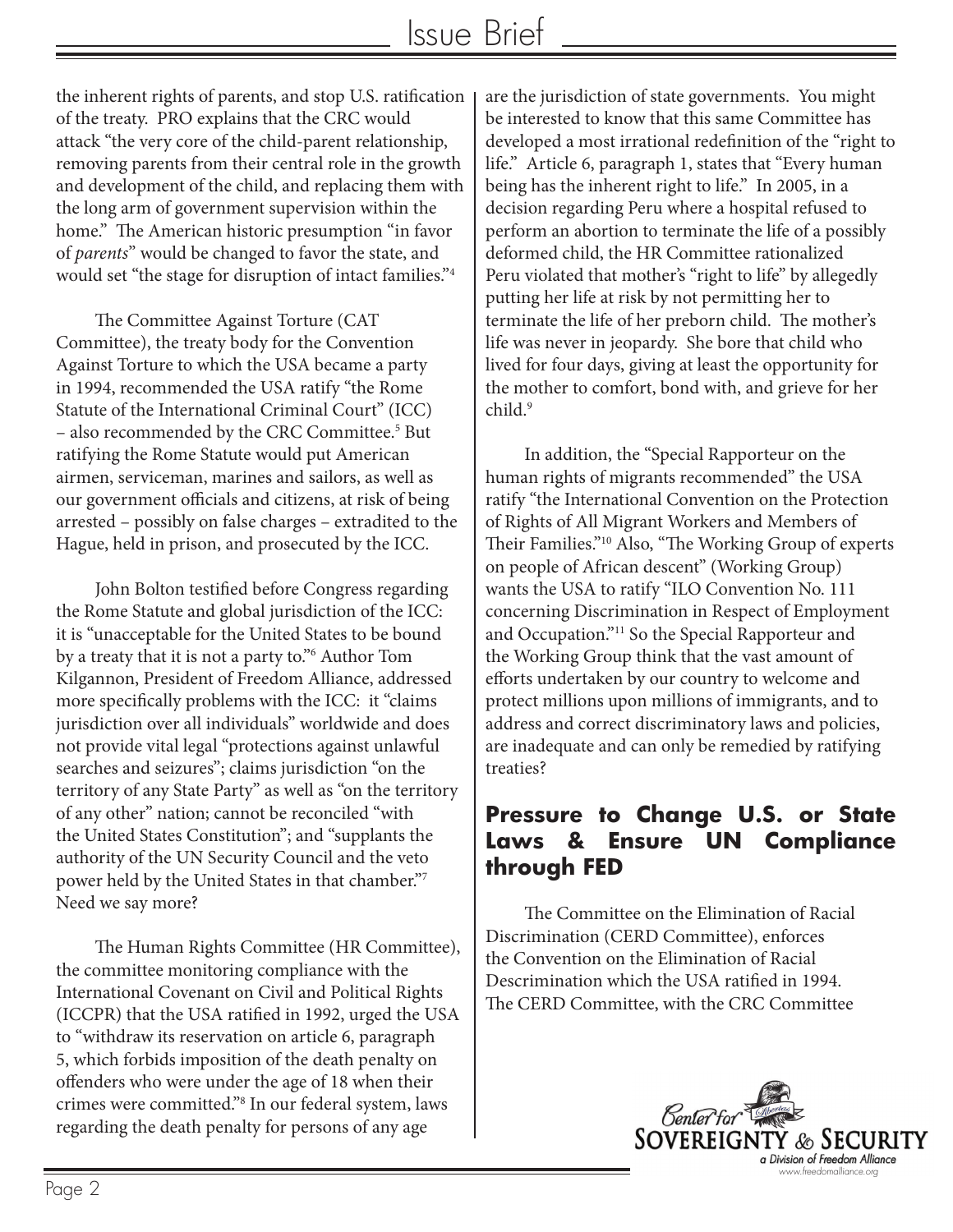and the Working Group, urged the USA to establish a "national human rights institution accredited by the International Coordinating Committee of National Institutions for the Promotion and Protection of Human Rights," that would "ensure a coordinated approach towards implementation of the Convention(s) at the federal, state and local levels."12 In other words, they want Americans to federalize every human rights law, policy or issue. Doing so would radically change our system of government, and create a mechanism through which UN committees, entities and groups could influence and control our domestic policies in almost any area.

The CERD Committee further asked the USA to change "the definition of racial discrimination … to ensure it is consistent with that of the Convention."13 They offered no explanation of how our legal definition is problematic.

The CRC Committee exhorted the USA to "raise the minimum age for recruitment into the armed forces to 18 years," criminalize "the recruitment and involvement of children in hostilities," and establish "extraterritorial jurisdiction for these crimes." The CRC Committee also asked the USA to "define and prohibit child prostitution both at federal and state levels."14 They sure don't know how hard our lawmakers and police forces have worked to establish and enforce laws against child prostitution, or the stringent requirements for entrance into our military. We don't have child soldiers!

These UN committees and "Special Rapporteurs" (experts) gave many other instructions and recommendations – some apparently blind to national sovereignty, our federal system of government, our laws and policies, or security threats – including:

Fulfill "international legal obligation to comply with decisions of the International Court of Justice"<sup>15</sup>;

- Review (eliminate) of death penalty, and racial disparities in its imposition<sup>16</sup>;
- "Eliminate police brutality" $17$ ;
- Change "immigration and asylum laws" to make consistent with "international standards"18;
- • Eliminate "racial profiling of Arabs, Muslims and South Asians" from 25 countries as conducted through "the National Entry and Exit Registration System"<sup>19</sup>;
- Eliminate the "categorization of persons as 'unlawful enemy combatants"<sup>20</sup> (What do they propose we call them?);
- Prohibit torture in any form, including at military detention facilities, and "enact a federal crime of torture consistent with the Convention (Against Torture)"<sup>21</sup>;
- • Close Guantanamo detention facility, and give detainees due process and judicial rights, including in detention facilities in Afghanistan and Iraq<sup>22</sup>;
- • Restrict "definitions of 'international terrorism', 'domestic terrorism' and 'material support to terrorist organizations' in a way" that conforms to Security Council definitions<sup>23</sup>;
- Stop killing civilians in Afghanistan and Iraq<sup>24</sup> (Americans are grieved when innocent civilians are killed during military operations, unlike those whom they are fighting who intentionally target and murder civilians.);
- Decriminalize "homosexual relations between consenting adults,"25 and prohibit violent crimes "against persons of minority sexual orientation" (Our laws against violent crimes apply to any person in any situation, but decriminalizing immoral acts undermines the rule of law and its moral foundations.);
- • Ensure "equality of women before the law" and nondiscrimination in employment<sup>26</sup> (We have one of the best records in the world in these areas.); and
- • Eliminate any remaining racial discrimination (addressed throughout Report).

#### **UN Monitoring and Interventions Within USA**

The United Nations has "Special Rapporteurs" and "working groups" who are supposedly experts

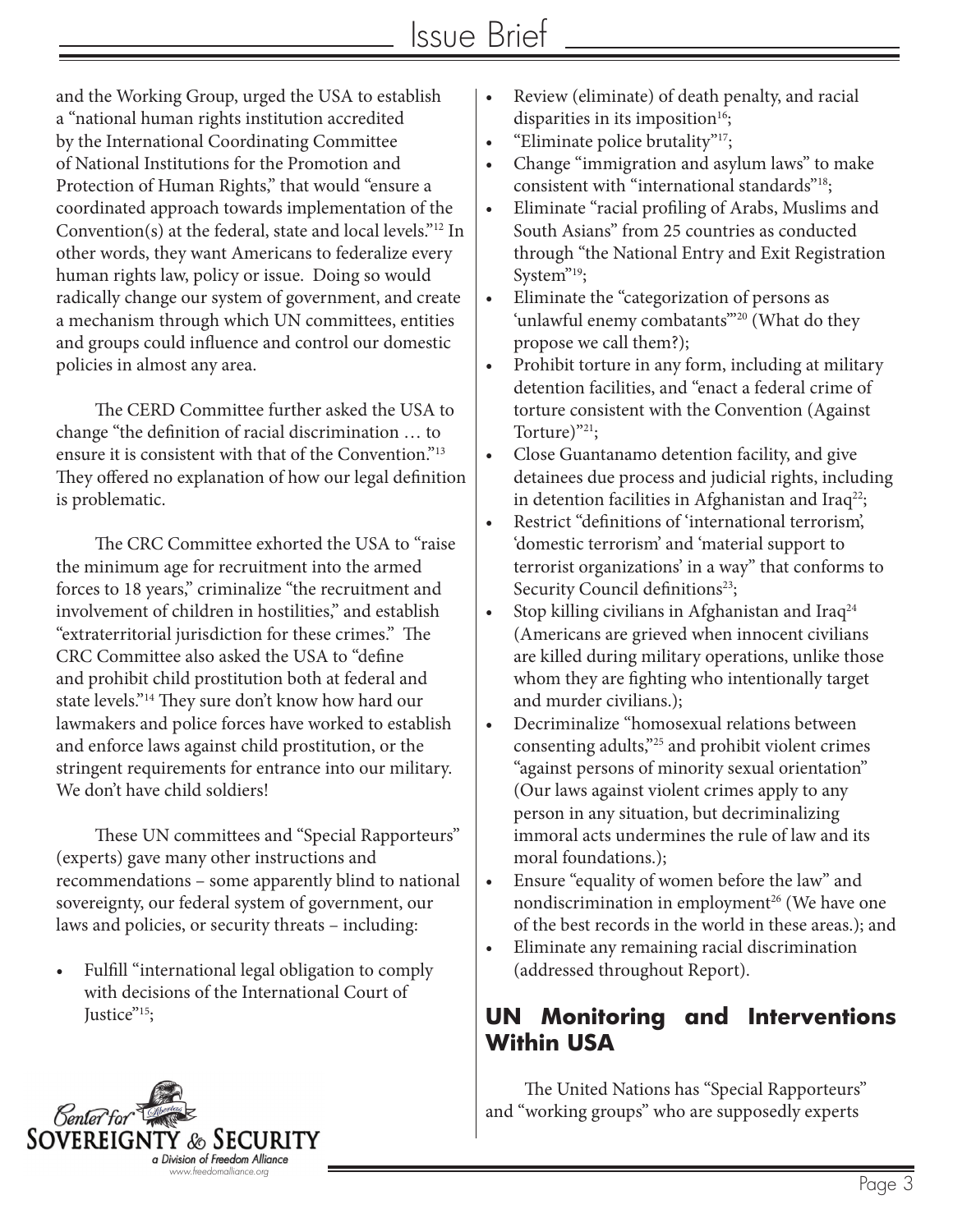with global mandates for certain issues or problems. The following conducted 5-19 day investigative visits within the United States:

- "Special Rapporteur on the human rights of migrants (30 April–18 May 2007)" – from Mexico  $27$ ;
- • "Special Rapporteur on the promotion and protection of human rights and fundamental freedoms while countering terrorism (16-25 May  $2007$ " – from Finland<sup>28</sup>;
- • "Special Rapporteur on contemporary forms of racism, racial discrimination, xenophobia and related intolerance (19 May–6 June 2008)" – from Senegal<sup>29</sup>;
- • "Special Rapporteur on extrajudicial, summary or arbitrary executions (16-30 June 2008)" – from Australia<sup>30</sup>;
- "Working Group on the use of mercenaries as a means of violating human rights and impeding the exercise of the right of peoples to selfdetermination (20 July–3 August 2009)" – from Libya, Colombia, Spain, Russia and Fiji<sup>31</sup>;
- "Special Rapporteur on adequate housing as a component of the right to an adequate standard of living (22 October–8 November 2009)" – from Brazil<sup>32</sup>; and
- • "Working Group of experts on people of African descent (25-29 January 2010)" – from Bangladesh, Macedonia, Jamaica, Greece and Algeria.33

In addition, the following were scheduled for 2010 after this UN report was published:

- • "Working Group on Arbitrary Detention" from Norway, Chile, Pakistan, Senegal and Ukraine<sup>34</sup>; and
- • "Special Rapporteur on the sale of children, child prostitution and child pornography" – from Morocco.<sup>35</sup>

Further, the following visits were requested, but not agreed to yet by the USA, or were canceled:

- Five were to visit Guantanamo (cancelled):
	- Chairperson-Rapporteur of the Working Group on Arbitrary Detention – from Senegal<sup>36</sup>;
	- Special Rapporteur on the independence of judges and lawyers - from Brazil<sup>37</sup>;
	- Special Rapporteur on the question of torture -

from Argentina<sup>38</sup>;

- Special Rapporteur on freedom of religion or belief – from Germany<sup>39</sup>; and
- Special Rapporteur on the right of everyone to the enjoyment of the highest attainable standard of physical and mental health – from India<sup>40</sup>;
- "Independent expert on the issue of human rights obligations related to access to safe drinking water and sanitation" – from Portugal. $41$  (request pending)
- "Special Rapporteur on violence against women, its causes and consequences" – from South Africa.<sup>42</sup> (request pending)

### **Concluding Comments**

Chapter I of the United Nations Charter, titled "Purposes and Principles," Article 2, paragraph 7, declares:

*Nothing contained in the present Charter shall authorize the United Nations to intervene in matters which are essentially within the domestic jurisdiction of any state [nation] or shall require the Members to submit such matters to settlement under the present Charter.*

The UN Charter itself, if properly upheld, would be no threat to our national sovereignty and federal system of government. Our history, federal and state constitutions, and even the UN Charter loudly proclaim that we should not be subjecting our nation to international treaty monitoring bodies, "special procedures," international investigations and reviews, or criminal or quasi-judicial procedures conducted entirely by non-citizens of this great country.

The information in this Report poses some important questions for the people, and local, state and federal governments, of the United States of America:

1. Do we truly want so-called experts – even if

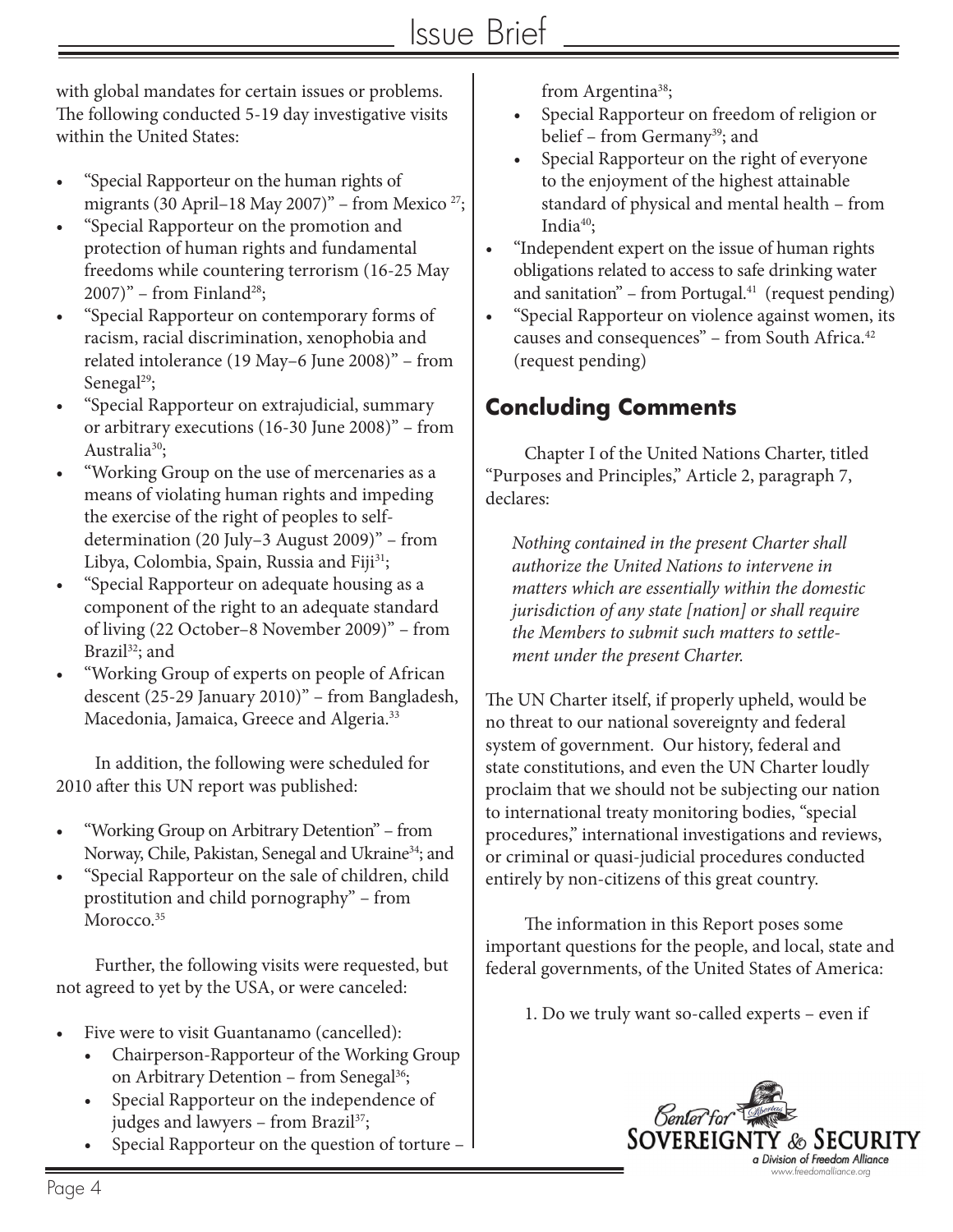## Issue Brief

they are experts in the particular field and within their own country – from Algeria, Argentina, Australia, Bangladesh, Brazil (2), Chile, Colombia, Fiji, Finland, Germany, Greece, India, Jamiaca, Libya, Macedonia, Mexico, Morocco, Pakistan, Portugal, Russia, Senegal (3), South Africa, Spain and Ukraine investigating our country and sitting in judgment over us in numerous areas of domestic law and policy?

2. Do we want to preserve our authority and capacity to determine our own domestic policies, both for our people and our freely elected governments? The 10th Amendment to the United States Constitution, the final of the original 10 Amendments, guarantees: "The powers not delegated to the United States by the Constitution, nor prohibited by it to the States, are reserved to the States respectively, or to the

people."

3. Will our local, city and county representatives, mayors, state legislators, governors, members of Congress, and presidents determine our laws and policies, or will foreigners do so?

4. Do we want to preserve our freedom and free forms of government, or will we yield to international pressure to place any or every area of domestic policy or foreign affairs for review by those who are not citizens or officials of this country?

*Mr. Jacobson is a Visiting Fellow for the Center for Sovereignty & Security, a Division of Freedom Alliance, and is Executive Director of the Global Life Campaign (www.GlobalLifeCampaign.com).* 

\_\_\_\_\_\_\_\_\_\_\_\_\_\_\_\_\_\_\_\_\_\_\_\_\_\_\_\_\_\_\_

1. "Compilation prepared by the Office of the High Commissioner for Human Rights in accordance with paragraph 15 (b) of the annex to the Human Rights Council Resolution 5/1: United States of America," 12 August 2010. UN doc: A/HRC/WG.6/9/USA/2. 2. Ibid., par. 1.

3. Ibid., par. 3. Of the 1977 Protocols to the Geneva Conventions, Protocol I pertains to international conflicts, and Protocol II to internal conflicts. Both contain provisions protecting children.

4. "The UN Convention on the Rights of the Child," www.parentalrights.org.

5. Ibid., par. 4.

6. As quoted in Diplomatic Divorce, by Thomas P. Kilgannon (Macon, GA: Stoud & Hall Pub.), pg. 25.

7. Ibid., pp. 24-25.

8. Op. cit., "Compilation," par. 6.

9. (The Peru Decision) International Covenant on Civil and Political Rights. Human Rights Committee. "Communication No. 1153/2003," 22 November 2005 (adopted by HR Committee, 24 October 2005). UN doc: CCPR/C/85/D/1153/2003.

10. Op. cit., "Compilation," par. 2.

- 11. Ibid., par. 1.
- 12. Ibid., pars. 11-12.
- 13. Ibid., par. 8.
- 14. Ibid., pars. 9-10, 24.
- 15. Ibid., par. 26.
- 16. Ibid., pars. 19, 25-26.
- 17. Ibid., par. 30.
- 18. Ibid., pars. 65-68.